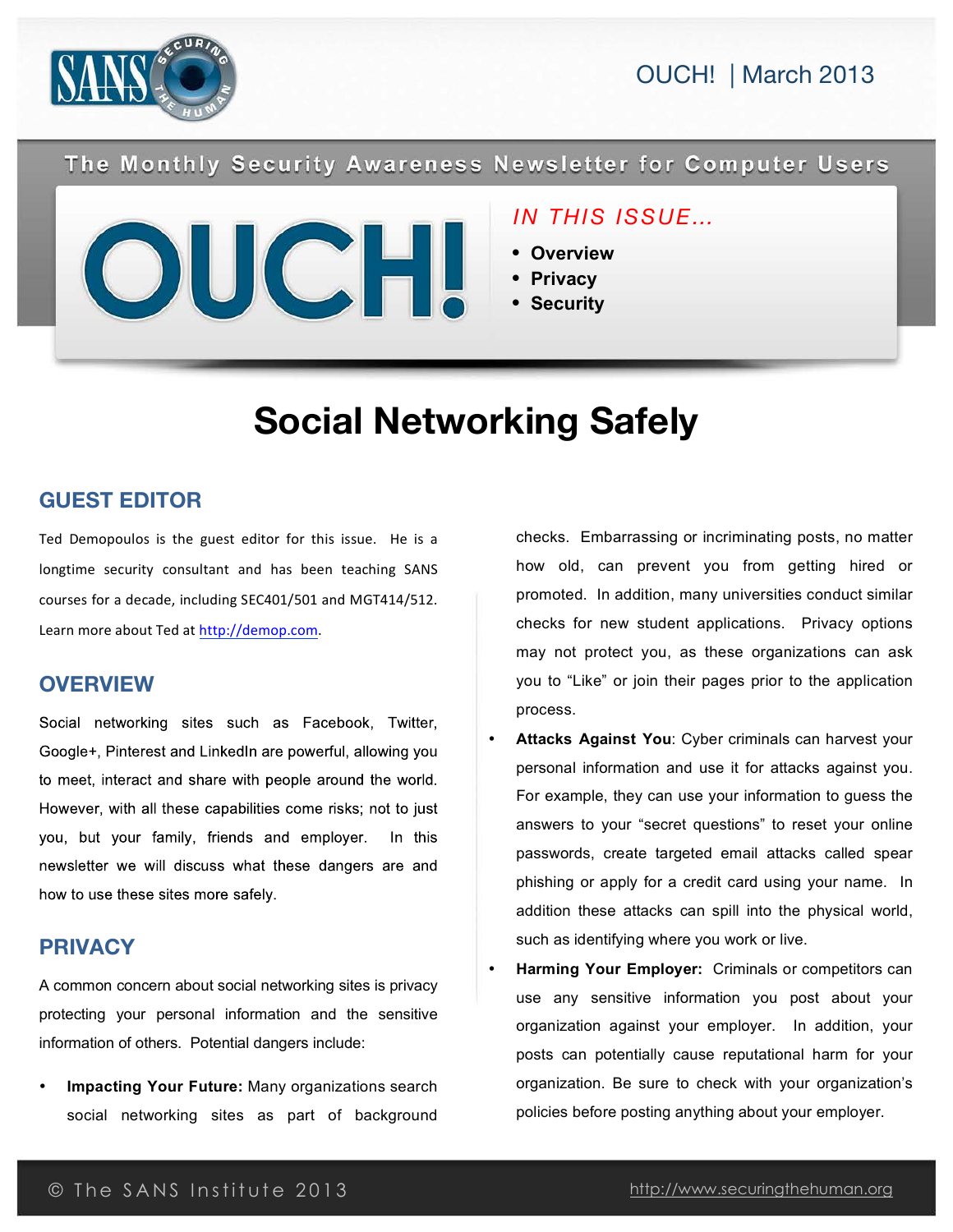

## **Social Networking Safely**

The best protection is to limit the information you post. Yes, privacy options can provide some protection; however, keep in mind that privacy options are often confusing and can change frequently without you knowing. What you thought was private could become public for a variety of reasons. In addition, the privacy of your information is only as secure as the people you share it with. The more friends or contacts you share private information with, the more likely that information will become public. Ultimately, the best way to protect your privacy is to follow this rule: if you do not want your mother or boss to see your post, you most likely should not post it.

Also be aware of what information friends are posting about you. It can be just as damaging If they post private information or embarrassing photos of you. Make sure your friends understand what they can or cannot post about you. If they post something you are not comfortable with, ask them to take it down. At the same time, be respectful of what you post about others.

#### **SECURITY**

In addition to privacy concerns, social networking sites can be used by cyber criminals to attack you or your devices. Here are some steps to protect yourself:

Login: Protect your social networking account with a strong password and do not share this password with anyone or re-use it for other sites. In addition, some social networking sites support stronger authentication,



# *Social networking sites are powerful and fun, but be careful what you post and whom you trust.*

such as two-step verification. Enable stronger authentication methods whenever possible.

- **Encryption:** Many social networking sites allow you to use encryption called HTTPS to secure your connection to the site. Some sites like Twitter and Google+ have this enabled by default, while other sites require you to manually enabled HTTPS via account settings. Whenever possible use HTTPS.
- **Email:** Be suspicious of emails that claim to come from a social networking site; these can easily be spoofed attacks sent by cyber criminals. The safest way to reply to such messages is to log in to the website directly, perhaps from a saved bookmark, and check any messages or notifications using the website.